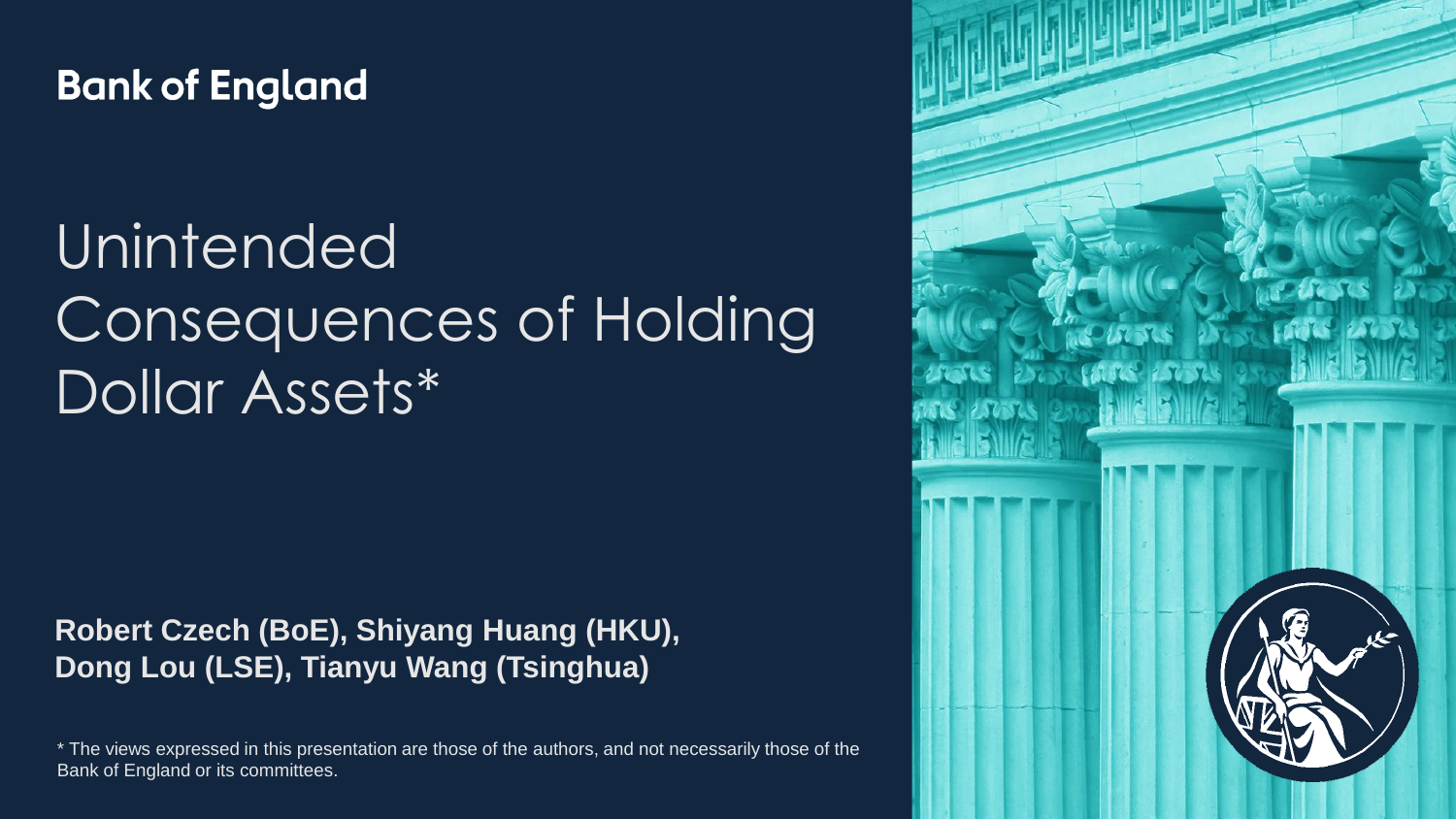# **Motivation**

- Government bonds are often viewed as safe and liquid financial assets
- Traditionally large buying demand in stress periods  $\rightarrow$  "flight to safety"
- However, unprecedented global sell-off of liquid & safe financial assets during COVID-19 crisis in March 2020 "**dash for cash**"
- UK government bond (gilt) yields increased by more than **50 bps** between March 10-18, accompanied by heavy selling of three investor groups:
	- i) DMO; ii) mutual funds; iii) **insurers and pension funds** (our focus)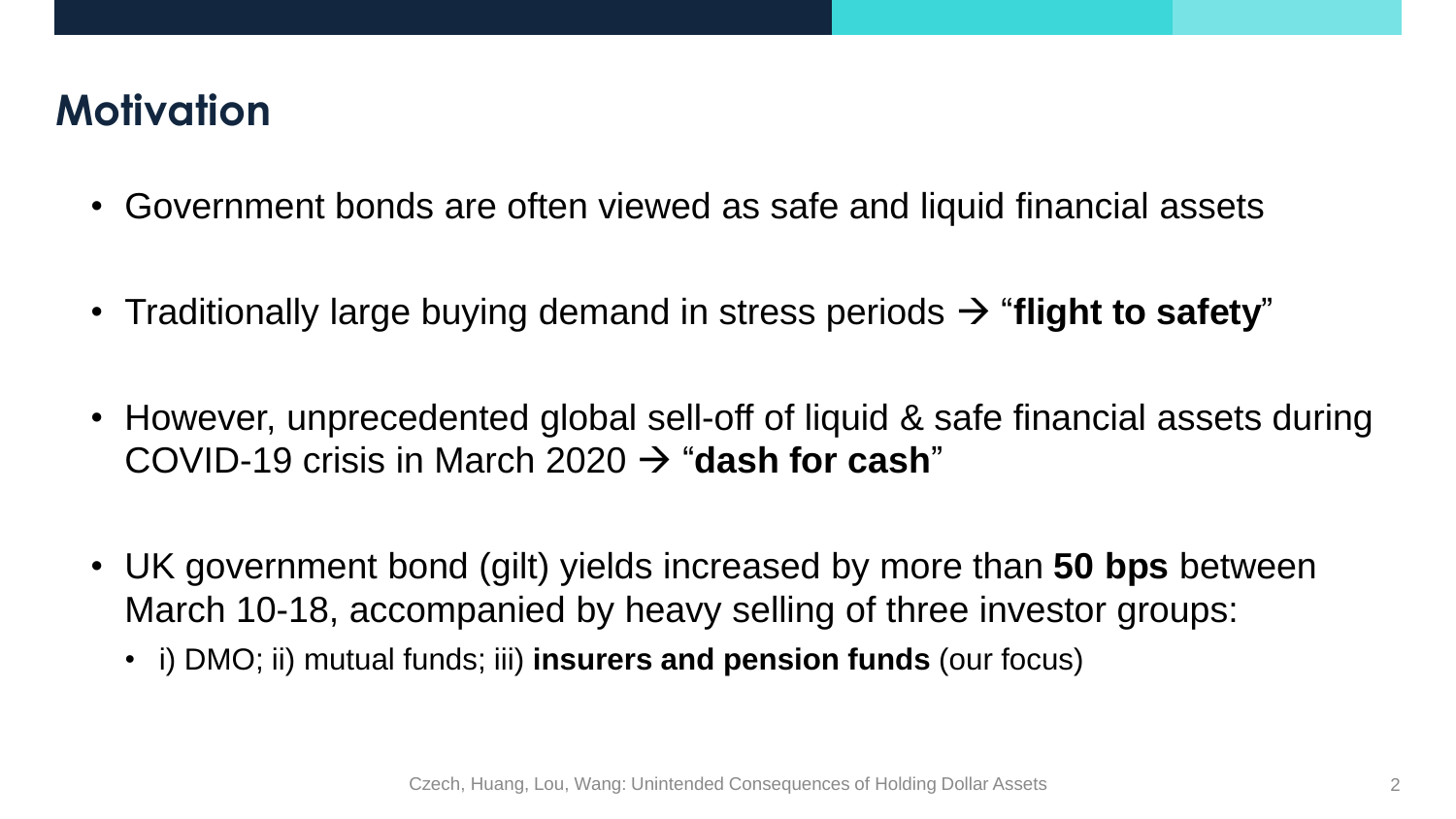#### **Motivation**



Czech, Huang, Lou, Wang: Unintended Consequences of Holding Dollar Assets 3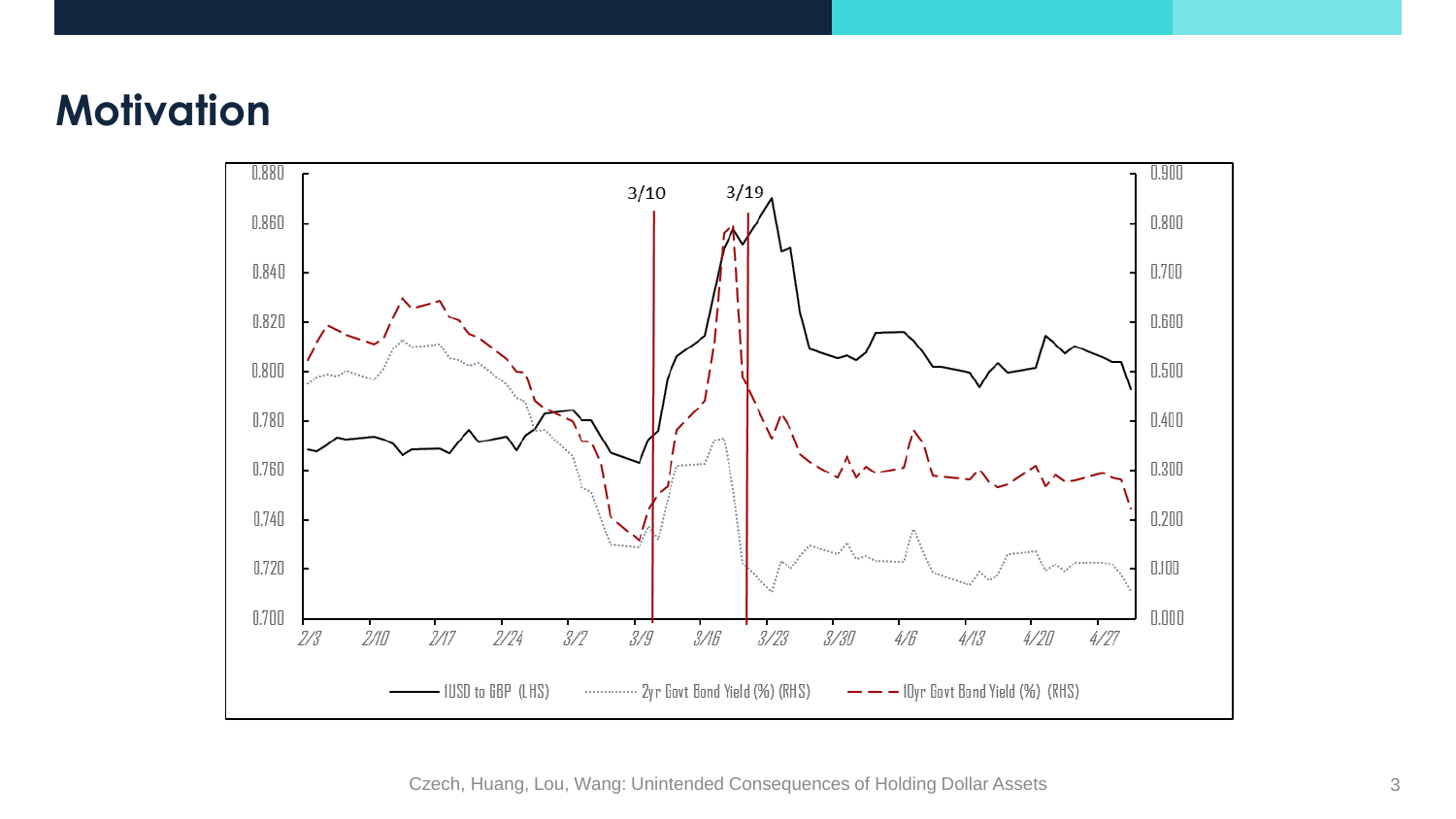# **This Paper**

- We examine trading behaviour and return patterns in the UK gilt market during COVID, focusing on **USD holdings & FX hedging positions** in ICPF sector
	- Most other studies focus on US treasury market, and particularly the role of dealer banks (Duffie 2020; He et al., 2021) and mutual funds (Huang et al., 2020; Ma et al., 2021)
- Our empirical setting offers two main advantages:
- 1. We use granular, investor-level data on asset & derivative holdings, bond & repo transactions, and estimated variation margin (VM) demands
- 2. We offer important insights for government bond markets in all non-US countries
- We reveal a novel mechanism through which the **reserve currency status** of the US dollar can have a large impact on **non-US safe-asset yields**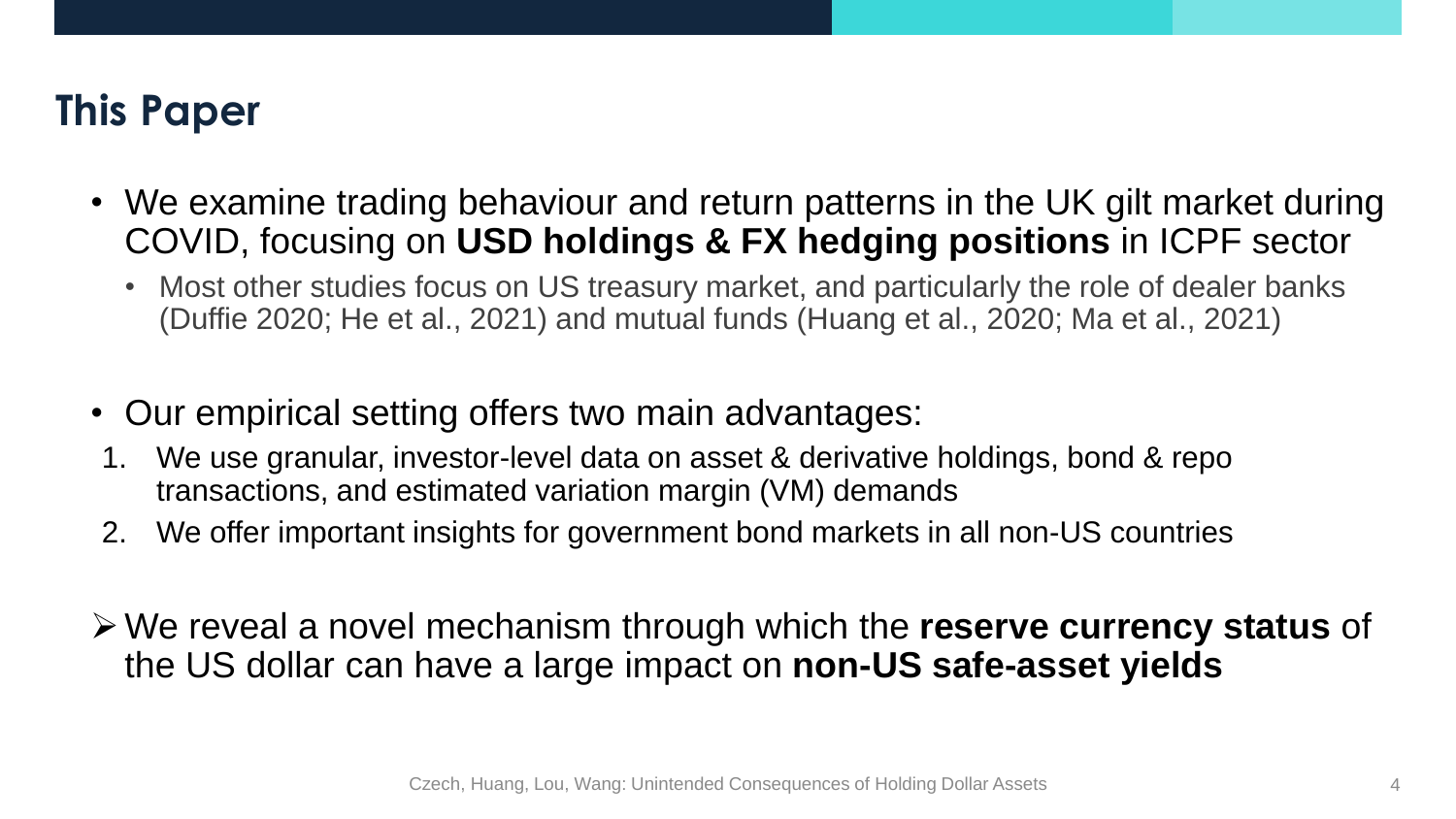#### **Data Sources**

- 1. Supervisory data on asset and derivative holdings of UK insurers subject to the **Solvency II** Directive, on a quarterly basis
- 2. Transaction-level data on government bond trades from the **MiFID II** database, incl. counterparty identifiers
- 3. Transaction-level data on repo trades from the Sterling Money Market Database (**SMMD**), incl. counterparty identifiers
- 4. Estimated VM calls based on derivatives data from the **EMIR Trade Repository** Data, for ICPFs / mutual funds / hedge funds (based on methodology of Bardoscia et al., 2021)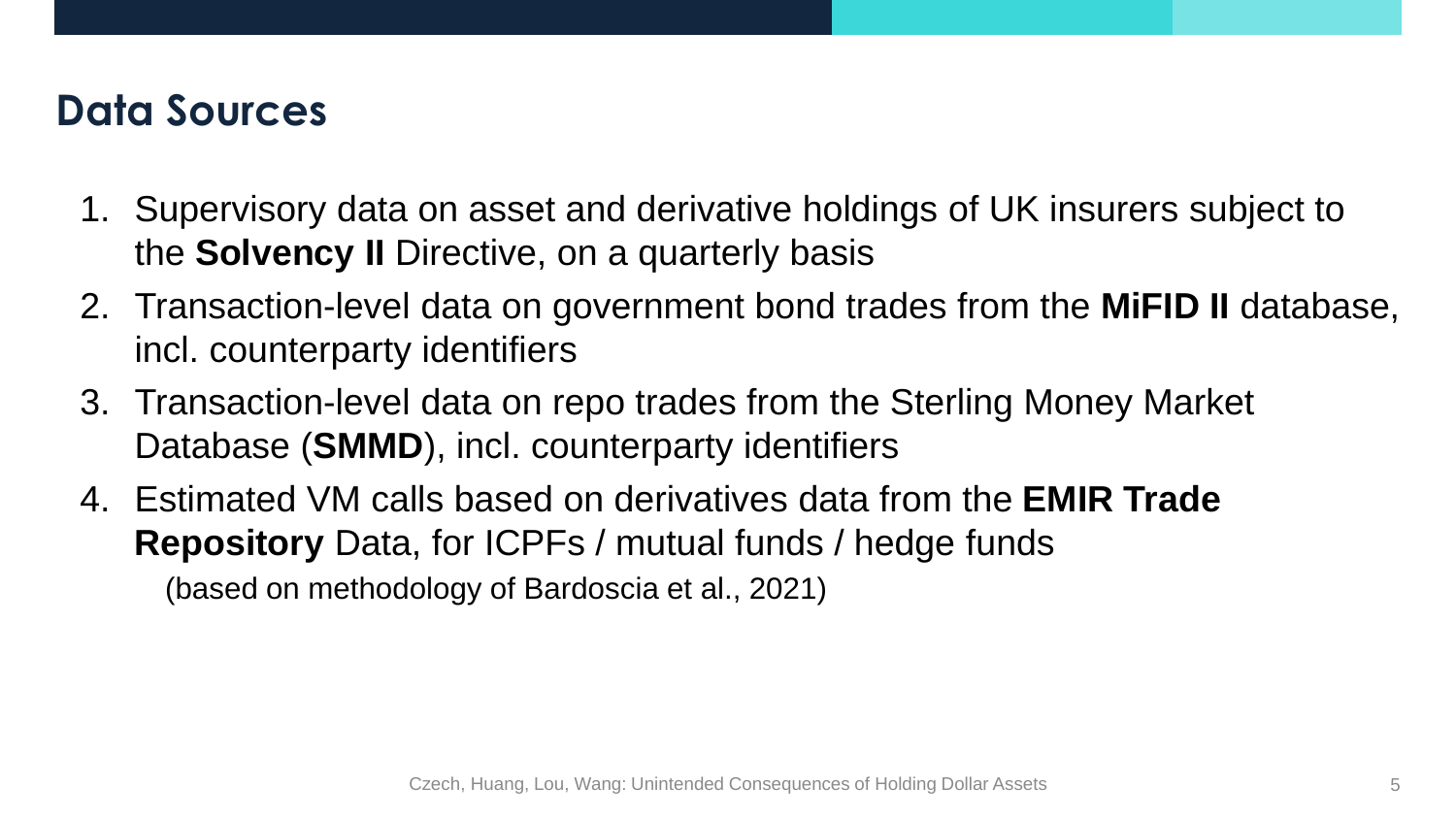#### **UK Insurers' Asset Holdings**



• UK insurers had total capital of approx. £2tn end-2019; **~£250bn** invested in dollar assets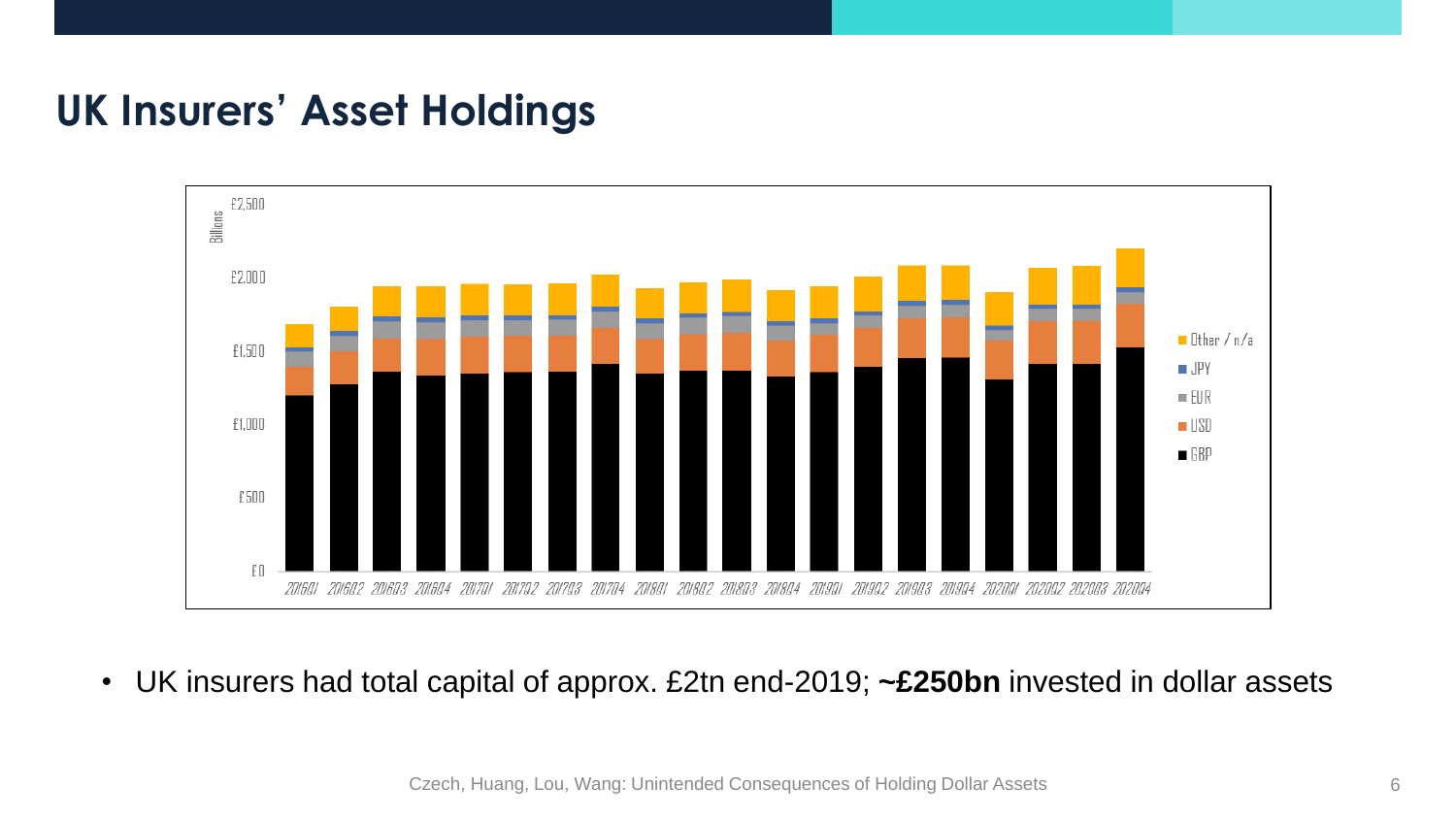#### **UK Insurers' Derivatives Holdings**



• Insurers hedge **50 cents** for every dollar of USD exposure (20 cents for other currencies)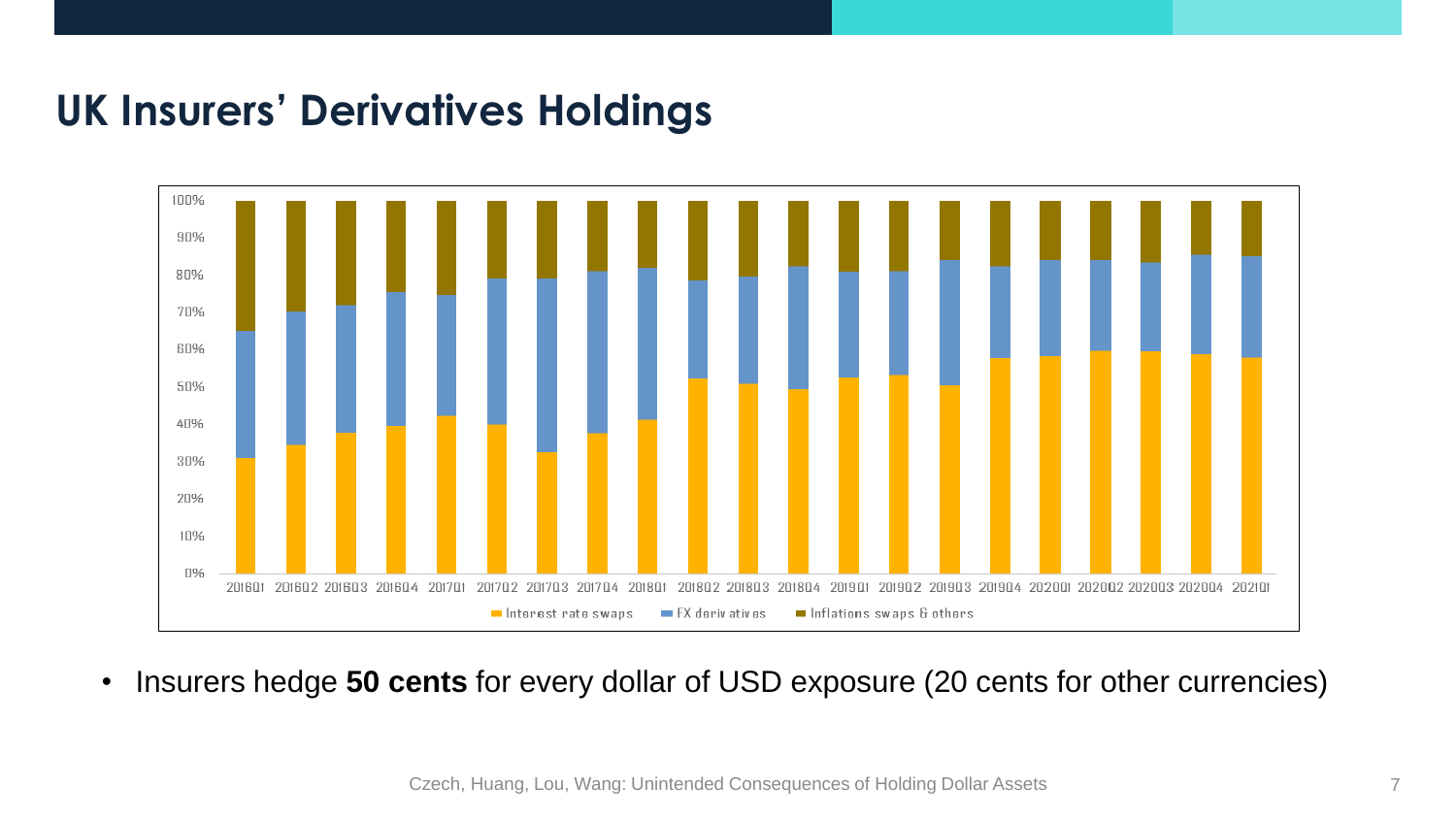#### **VM Demands in March 2020**

#### GILT YIELDS & USD-GBP EXCHANGE RATE VARIATION MARGIN DEMANDS





• USD appreciated >10% against sterling  $\rightarrow$  sector faced VM calls of >£6bn on FX hedging positions from March 10-18  $\rightarrow$  in desperate **need for cash**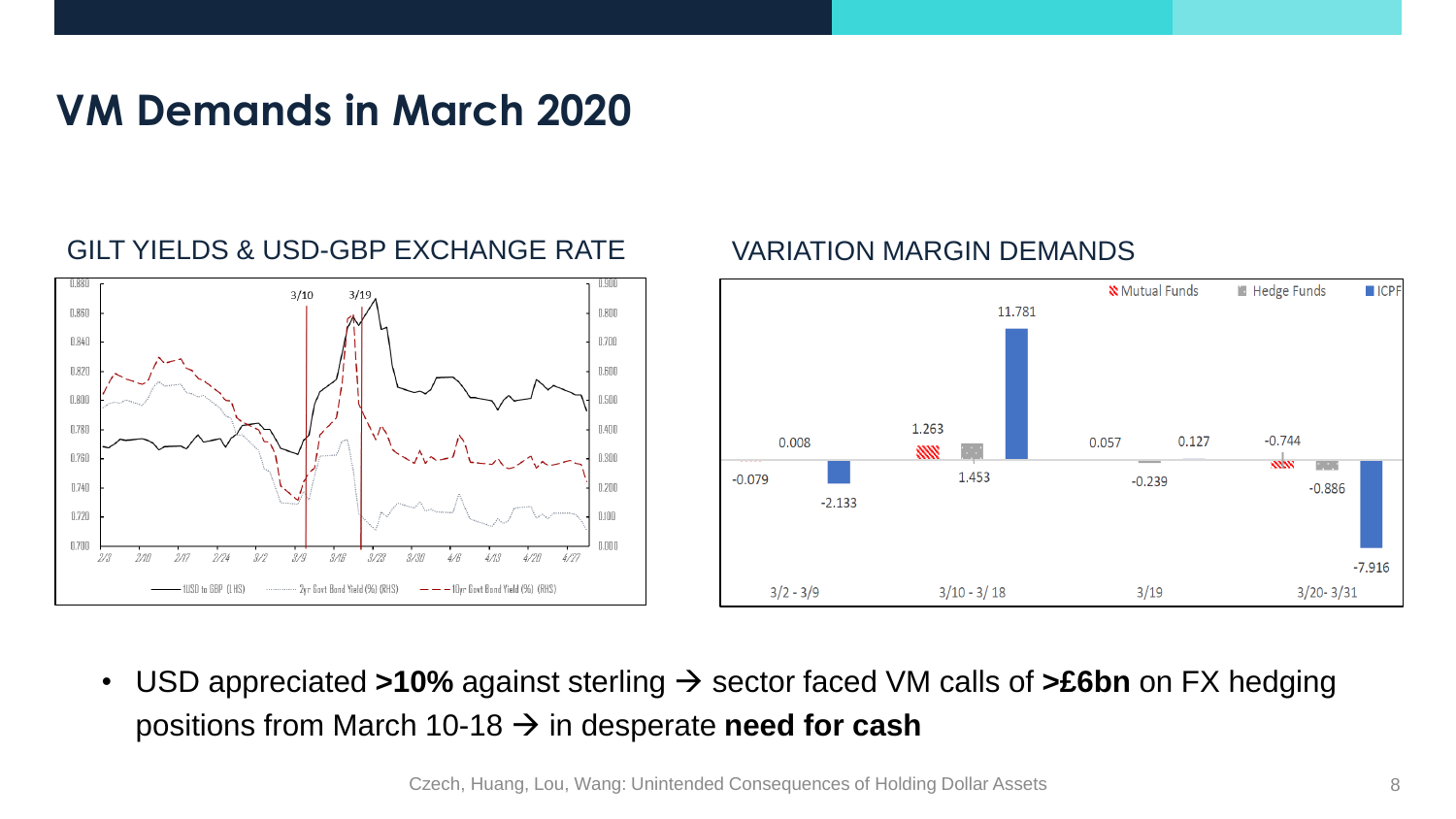## **FX Hedging and Variation Margin**



• In the cross-section, VM calls predominantly affected insurers with **above-average** hedging positions ("Top USD Hedger")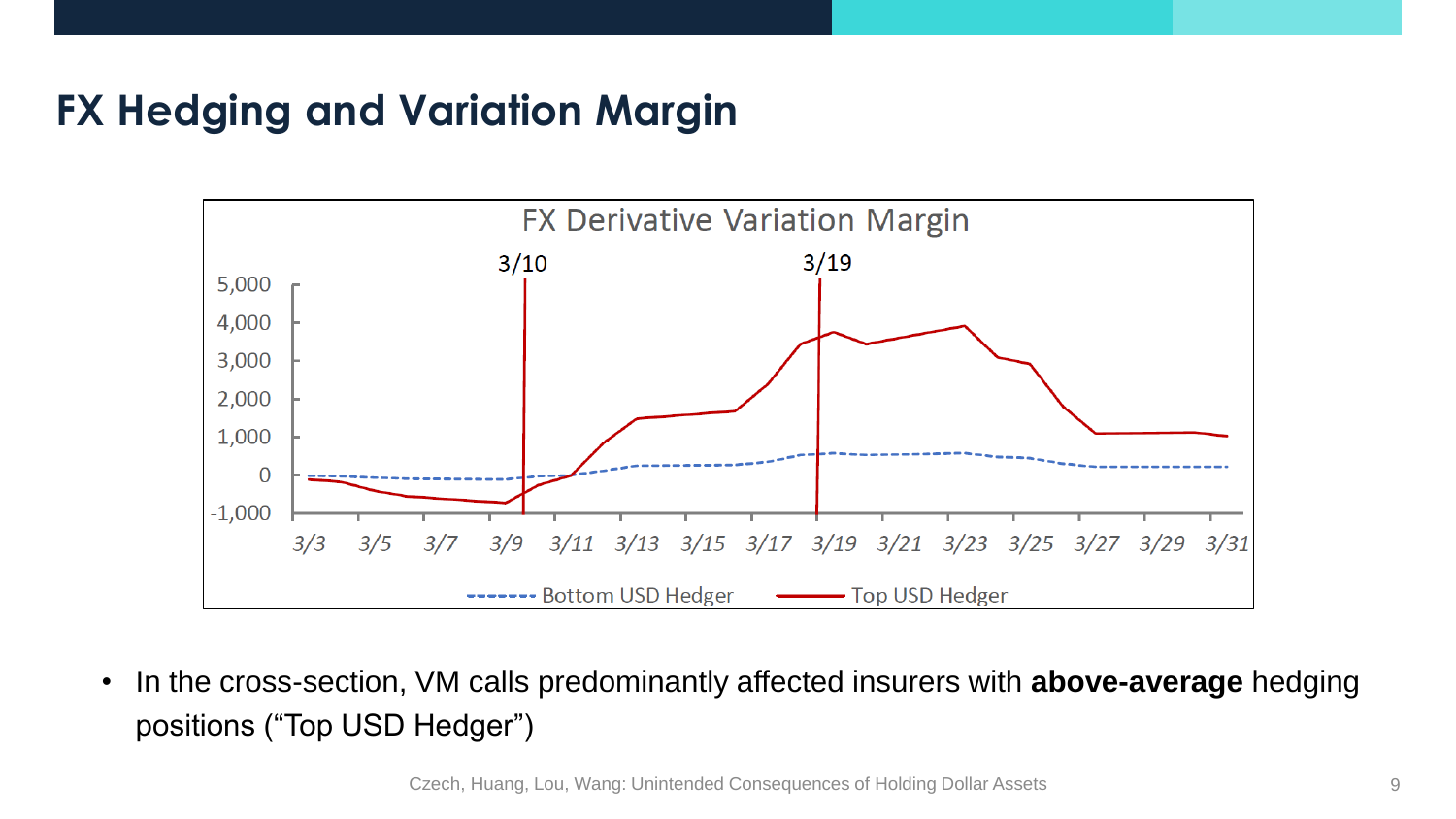#### **Gilt Net Trading March 10-18**



Czech, Huang, Lou, Wang: Unintended Consequences of Holding Dollar Assets 10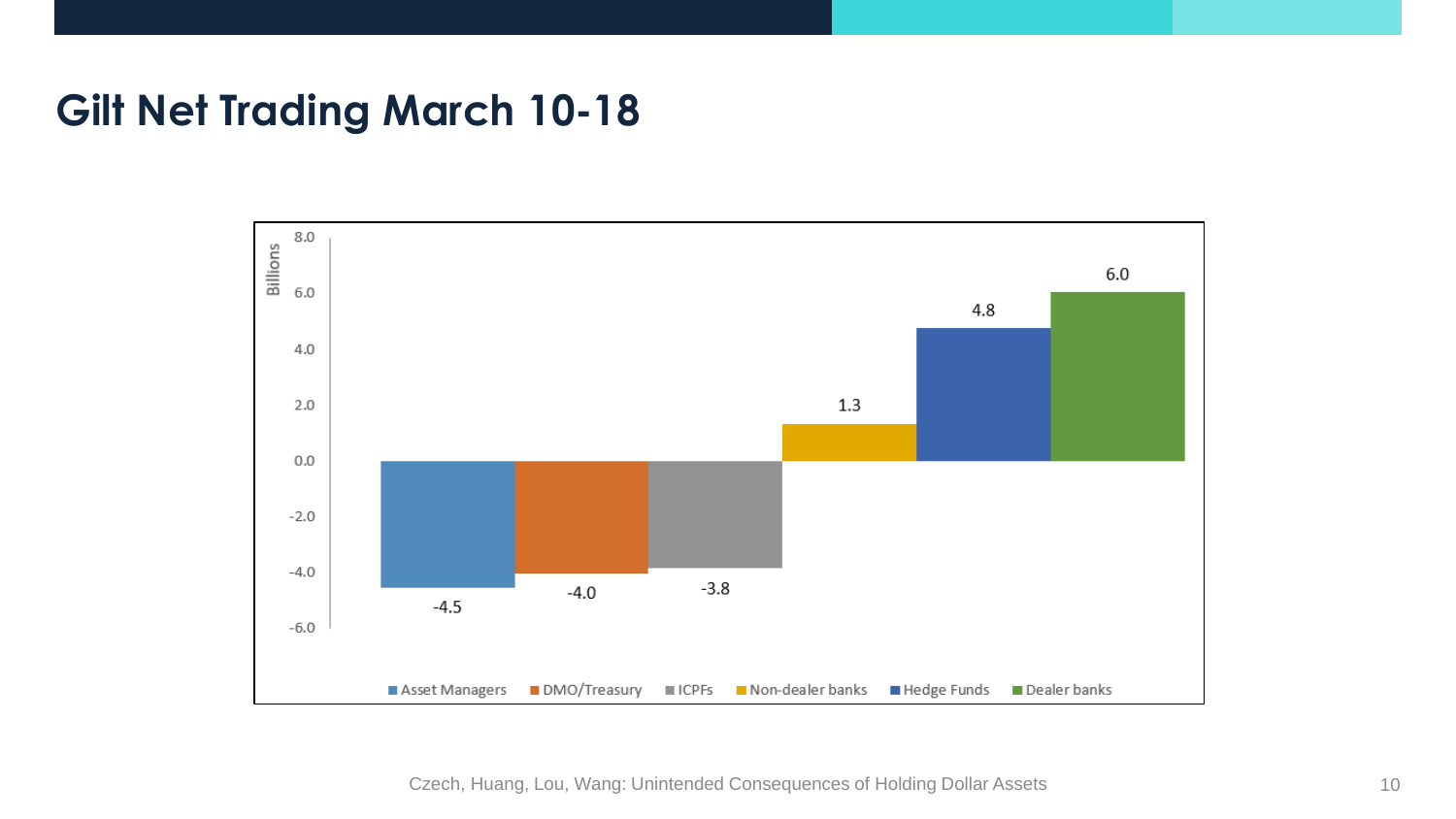#### **Gilt Liquidation & Price Effect**

- In response to VM calls, ICPFs sold nearly **£4bn of gilts** during dash for cash
	- Effect most pronounced for VM calls on **FX derivatives**
	- ICPFs follow **liquidity pecking order** and sell relatively liquid gilts
	- **Asymmetric** effect: ICPFs sell gilts when having to pay VM, but don't buy when receiving VM
	- ICPFs also increased their gilt **repo borrowing** by around **£2bn** during dash for cash, again driven by VM calls on FX derivatives
- ICPF selling pressure **contributed to the yield spike** in the gilt market
	- A one sd increase in ICPF selling  $\rightarrow$  30bps increase in gilt yields during dash for cash (nearly 60% of total yield spike in this period)
	- Effect much more pronounced for **longer-term gilts** (>5Y)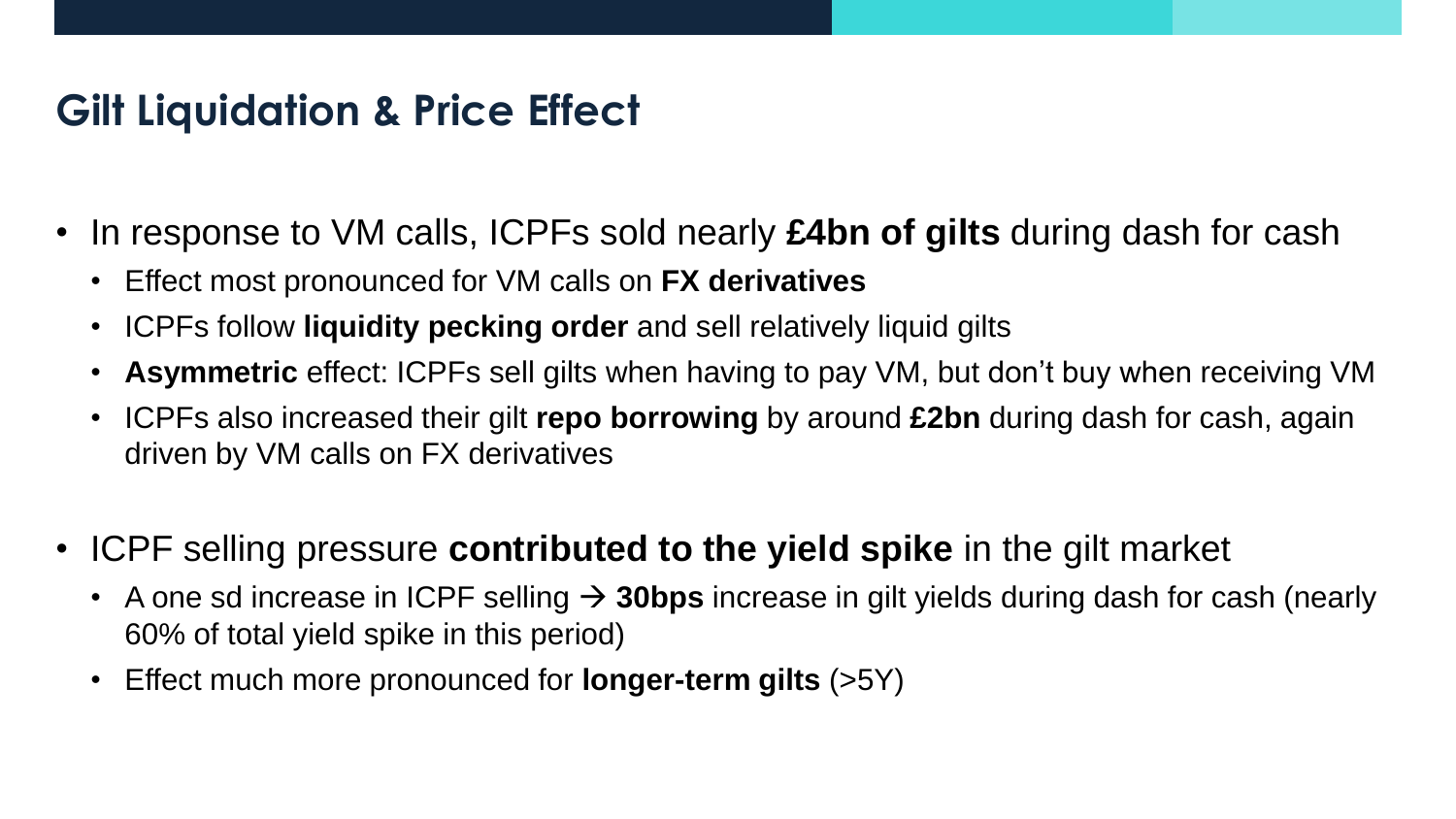#### **A Global Phenomenon?**



Czech, Huang, Lou, Wang: Unintended Consequences of Holding Dollar Assets 12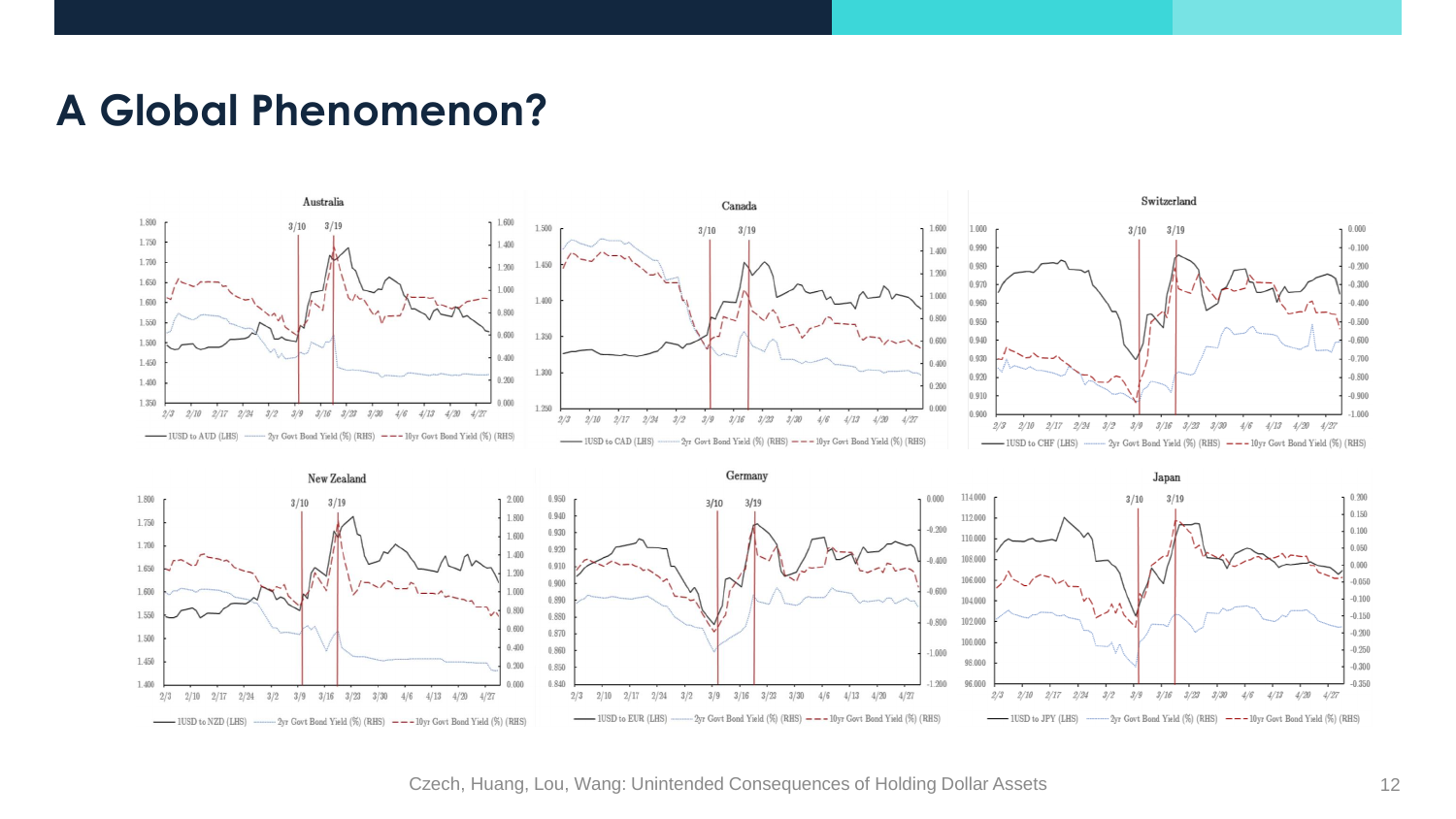# **Concluding Remarks & Policy Implications**

- Novel mechanism through which **reserve currency status** of the US dollar can have large impact on **non-US safe-asset yields**
- Non-US institutions hold large amounts of USD assets, and **hedge** exposures by **selling USD forward** through FX derivatives
- US Dollar appreciates against other currencies in crisis periods  $\rightarrow$  large **margin calls on FX hedging positions**
- Institutions **sell domestic safe assets** to meet margin calls  $\rightarrow$  contributing to yield spikes & **exacerbating crises** in domestic markets
- Important policy implications:
	- 1. Enhance the sector's **liquidity preparedness**, e.g. via increase in required cash holdings
	- 2. Make **margin calls more predictable**, e.g. via more transparent margin calculations
- $\checkmark$  Such measures may prevent similar liquidity drains in future downturns